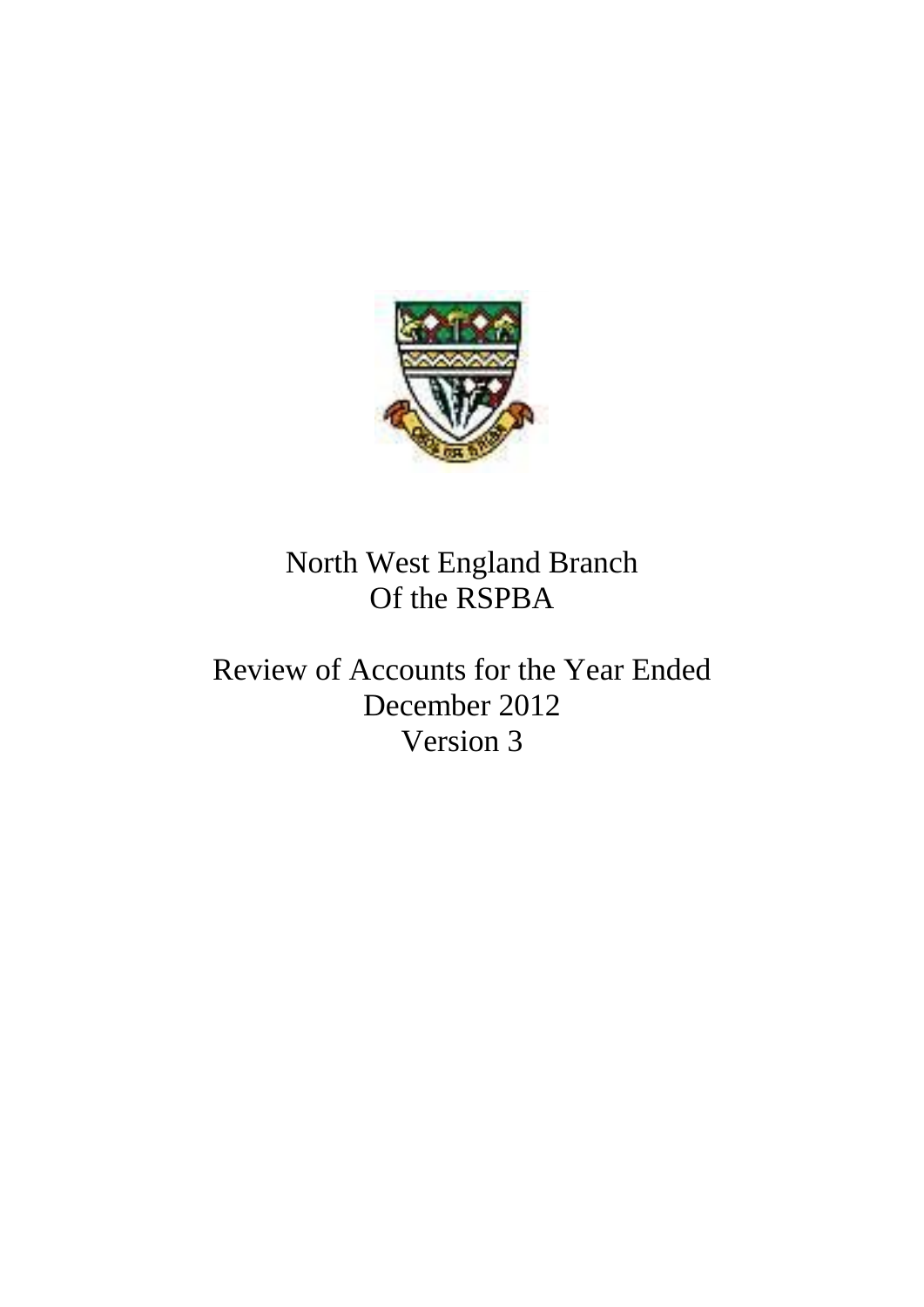## North West England Branch

## Balance Sheet – November 2012

## Assets Employed

|                                | 2012               |
|--------------------------------|--------------------|
|                                | £                  |
| Current Assets                 |                    |
| Bank Account                   | 2,032.12           |
| Cash in Hand                   | 201.40<br>2,233.52 |
|                                |                    |
| Current Liabilities            |                    |
| Sundry Creditors               | 0.00               |
| Net Current Assets             | 2,233.52           |
| Accumulated funds              |                    |
| Balance Brought Forwards       | 2,353.20           |
|                                |                    |
| Surplus/(Deficit) for the year | (119.68)           |
|                                | 2,233.52           |

In my opinion the Accounts give a true and fair view of the state of the branch affairs as at  $18^{th}$  October 2012 and of the balance for the period at the end.

This report has been prepared from the details provided to the membership by the branch Treasurer. The records kept are clear and reflect the activities of the branch fully.

P L Brown 12<sup>th</sup> December 2012

Version 3 of these accounts has been issued because a typo was present in the Total Income on the Income Expenditure page; the value should have been 1,419:50 and not the 1,41:50 presented and the Trio Entry was 225:50 and not 225:00.